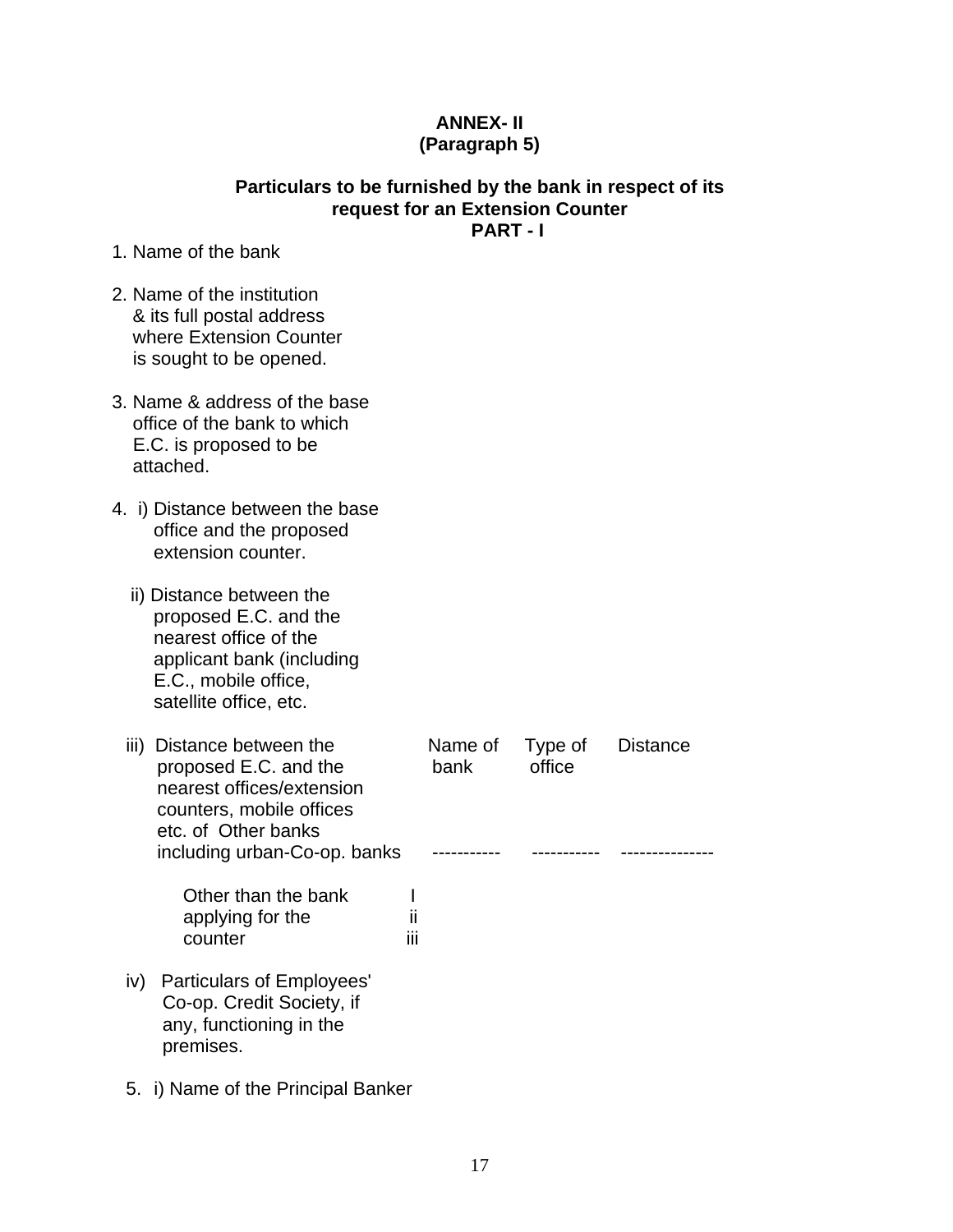to the institution at which the Extension Counter is sought to be established.

- ii) Whether the institution has agreed to provide accommodation for housing the E.C.?
- iii) Whether the institution has any objection to the members of the public other than the staff/ employees/workers/institution being allowed access for availing of banking facilities within the campus/premises at the extension counter ? If so, the reasons therefor.
- (A) LETTER FROM THE COMPETENT AUTHORITY OF THE INSTITUTION AS IN THE PRESCRIBED PROFORMA GIVEN IN PART IIOF THE APPLICATION SHOULD BE ENCLOSED IN SUPPORT OF THE ABOVE
- 6. I)Name/s of the banker/s other Than the principal Banker to the Institution referred to in ( 5)I ii)the type of accounts and extent of deposits maintained by the institution with each of the above banker/s
- 7. I) Number & types of clientele specially attached to the institution whose banking needs are to be catered to Please give separate figures.

Staff/Workers/Students/Teachers/Others specify Total

- ii) Established No. of other general public etc. Whose requirements are to be met.
- 8. (a) Amount of deposits expected within two year of operation at the counter from First year Second year No of A/cs- Amt. No of A/cs- Amt.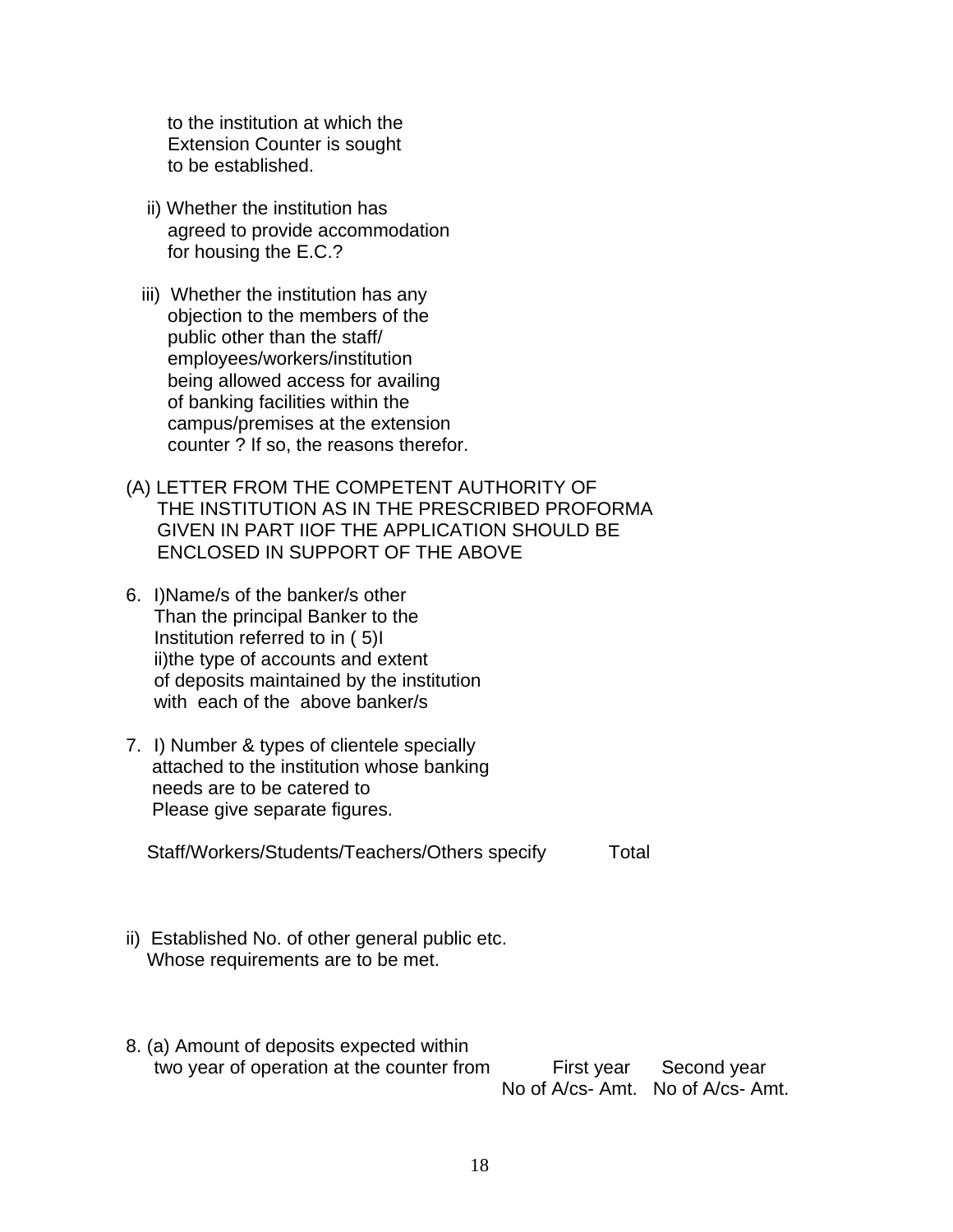| i) Staff/workers/Students/teachers of |  |
|---------------------------------------|--|
| The institution itself                |  |

- ii) The institution
- iii) General public
- (b) daily quantum of cash transaction Number amounts delete whichever is not applicable

- 9. Reason for opening an EC
- 10 Nature of transactions to be Conducted at the proposed EC
- 11. Amount of rent, if any, payable (Excluding incidentals) by the bank, rate of rent areas offered for locating the EC
- 12. Amount of Commercial rate of rent as prevalent in the area or as approved by state/ Central Govt.
- 13. Brief calculations as to the viability/ economics of the proposal for a period of 3 years

Date---------------- (Signature Seal of the applicant bank)

Declaration to be made by the competent authority of the institution in the premises of which the EC is proposed to be opened.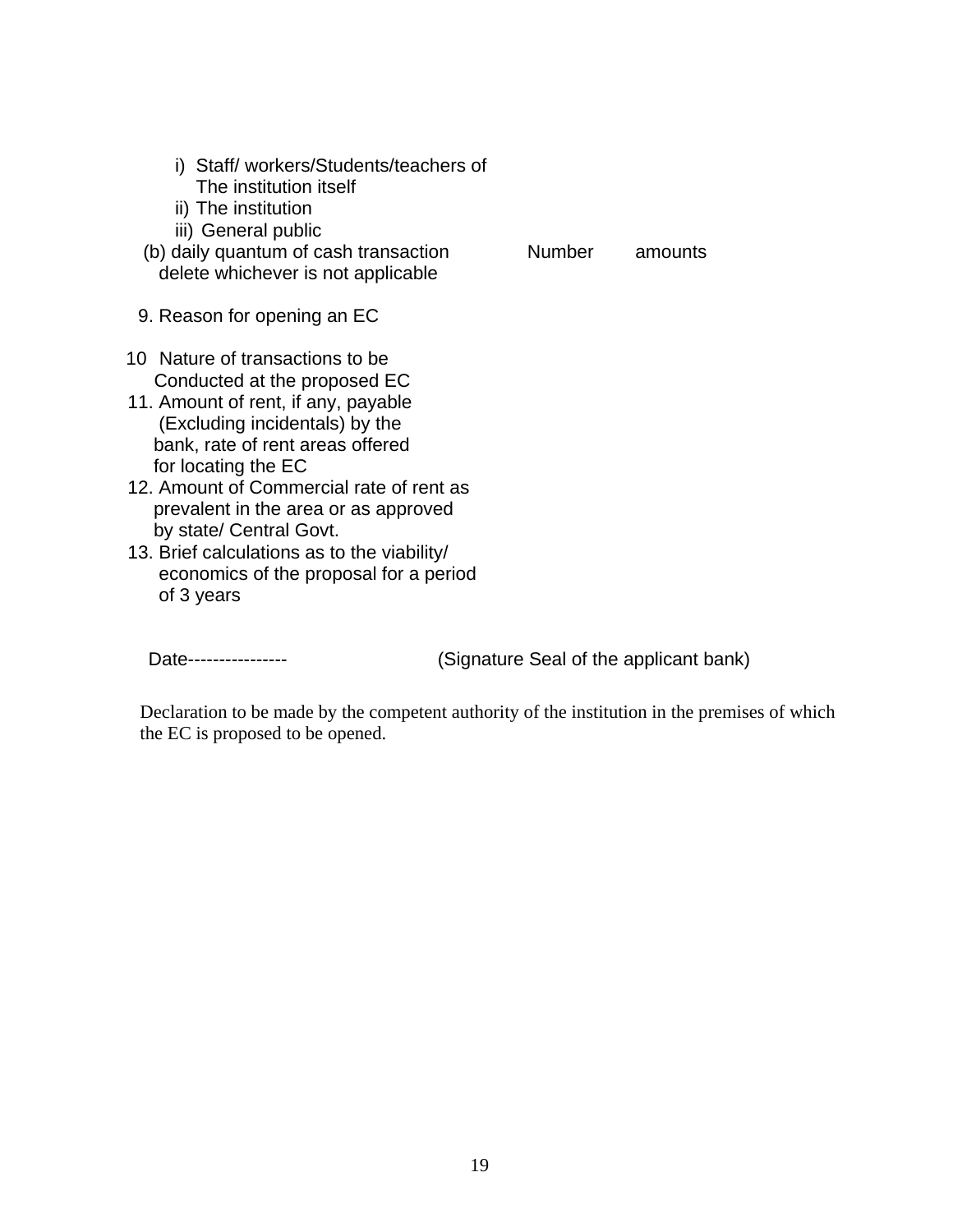**Part-II** 

**We have requested---------------------------------to open the extension counter in the** 

 **(Name of the bank)** 

**Premises of---------------------------------------------------------for the** 

 **(Name and full address of the institution)** 

**Benefit of the following persons attached to the above institution.@** 

|                                         | Please indicate actual Numbers |
|-----------------------------------------|--------------------------------|
| Staff/Employees------------------------ |                                |
|                                         | Separately                     |
|                                         |                                |

Teachers--------------------------------

@ ( Where there are more than on institution being managed by the authority issuing this letter which are also to be benefited by the EC, the names of these institutions, their distance from the proposed location of the extension counter, the number of students/staff etc. attached separately to each of the institutions, the name and the distance of their bankers should also be indicated separately)

• Strike out whichever is not applicable

2. (a)----------------------------------------------------------------------------------------is our (Name of the bank and place)

principal banker

We also deal with the following bankers (give names of bankers and their distance from the institution)

(b) Extent of our accounts with the principal bankers and other bankers as on ------- (latest position please)